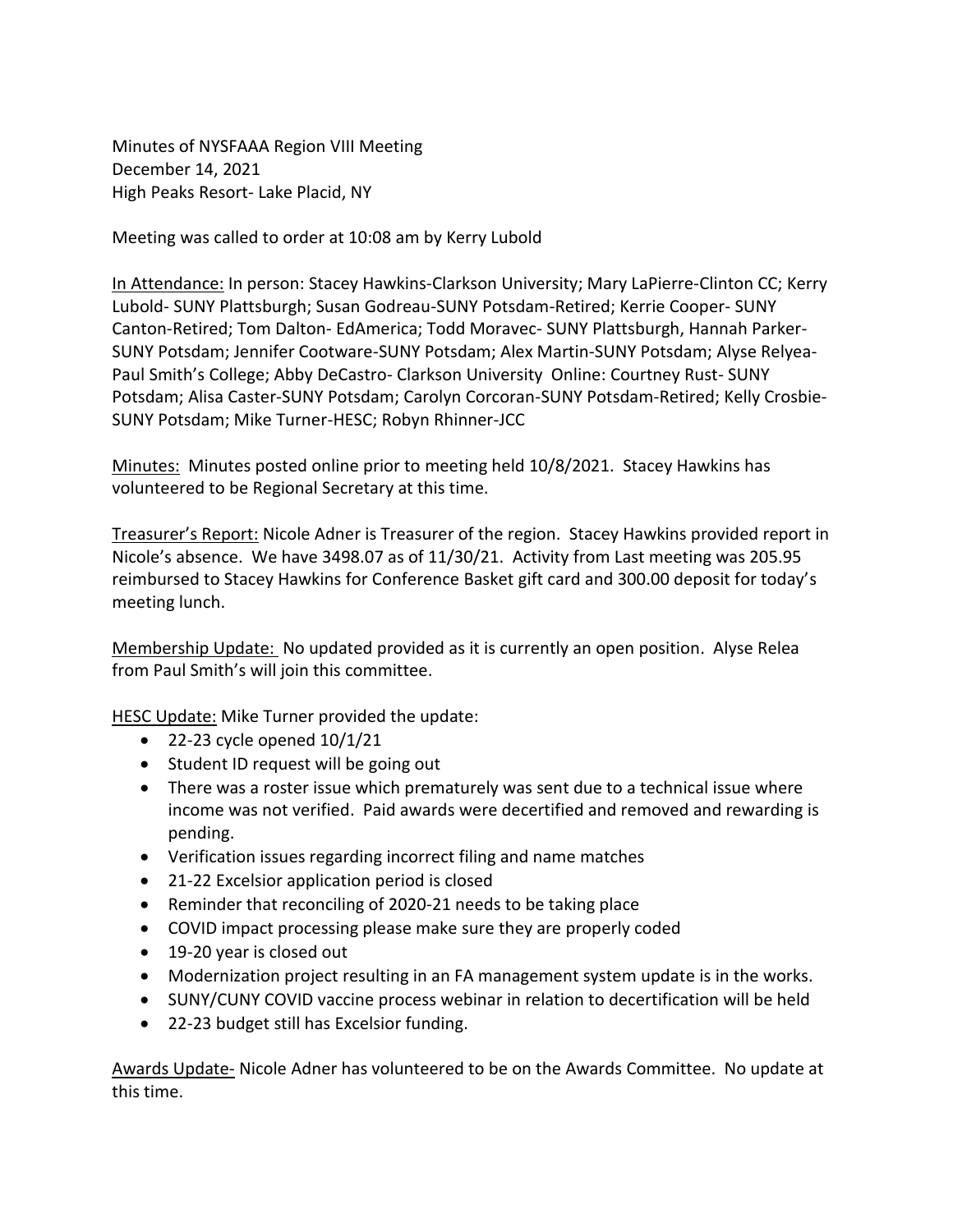NOVICE Update- Provided by Courtney Rust.

- Renee is stepping down.
- Will be virtual this year.

## Nominations and Elections Update- Hannah Parker

• No update

SWT Update- Abigail DeCastro provided update

- 2021 done
- 2022 training scheduled will be done soon
- Trainings always are recorded and archived
- If you have any training tops please let Abby know

TIC and Website Update- Sonya Stein- Please see Exec. Council notes

Diversity Committee- Todd Moravec provided update

- Tonya Stanley Patterson is stepping down
- Kim Willis will be taking over
- Including training in Oct. Conference

Development Update- Mary Ellen Chamberlain- No updated provided.

Executive Council Update: Sonya Stein provided update President's Report

- NYCDOE-Staten Island requested NYSFAA help with high school outreach.
	- \* Similar requests should go to HS outreach committee

\* Discussed outreach between HESC and LaSonya- please volunteer, there's been a lot of attendance and not enough FAAs

- \* Also noted: HS counselors are requesting more and more FA training (new business
- EASFAA exec council meeting: 2/20-2/22; @ Sheraton In Weebauken, NJ.
- Novice: need new chair, Renee is stepping down;

\* Mercy College has one additional year in our Novice contract but they're not taking any outside groups currently (no money lost). Voted to haveNovice virtually in 2022.

# Advocacy Day-NYSFAAA Position Points

\* Adreinne note: NYS Assembly of Higher Ed Committee- requestedAdrienne appear in Albany to speak about pandemic on the future of higher education; with such short notice, she was unable to attend.

\* Government relations committee: Assembly Higher Ed Committee- last minute hearing to talk broadly about pandemic on higher ed. They've been seeing some of Assembly and Senate staff have been pulling together communication on short notice, so this was not unique- they're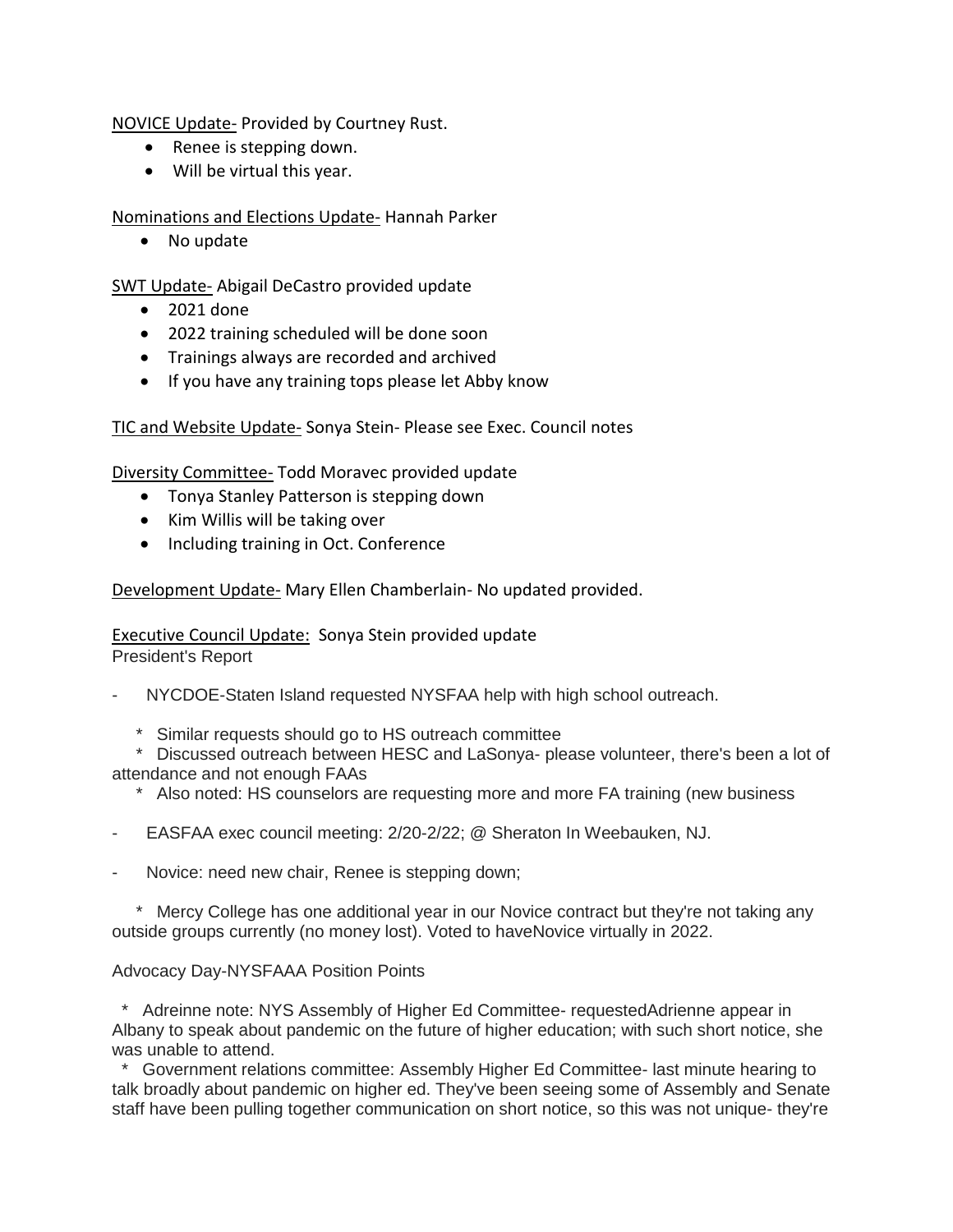just trying to fast track things before holidays; Request for comments on this topic went to associations around the state; SUNY and CUNY and CICU- and all four sectors with opportunity to submit comments (due today- short window). Was it appropriate for NYSFAA To respond? Would have required doing survey with membership but did not (WHY, if we're elected representatives? Answer: because the request was so broad, it wasn't FinAid specific so committee would have wanted more input from members).

Feb talking points: CICU organizes student advocacy days on Feb 1 and 2- we can jon them on those daysOffer EC the opportunity to do virtual advocacy. Members of GRC will do so too, target key legislatures from key committees. Invite to meet with Dr.Linarex President and Elsa Executive VP of HESC have been doing quarterly meetings with these people.

\* Keep momentum going and increase the minimum TAP award to \$1,00 from \$500, and increase the TAP income eligibility ceiling from \$80K to \$110K NYS NTI. Establish funding formula for future years (post 2024) to increase annually to keep pace with inflation. (recommending elimination ETA and Excelsior to help with budget offset; only 11 out of ~150ish private colleges participate in ETA)

- \* Increase funding for opportunity programs (EOP, HEOP, SEEK, CSTEP, LPP)
- From Patty: Recommendation to increase foster youth funding

\* Use the same TAP award schedule, income and maximum award eligibility for all students regardless of their dependency status. Special note: students now independent because they lost parents to COVID.

\* Allow PJ for state aid- would like to see HESC's authority expand, especially with changes of income not related to death/divorce/separation. This has been contentious because it's hard to budget for this.

\* Protect Bundy Aid Funding: ask to fully restore it in the FY2022 budget and reject proposed cuts.

- [Text Description automatically generated]
- Do we want Chris to come to our region meeting in January to prep and prepare people? Answer questions for people that might want to advocate? Email

him: [cbarto@limcollege.edu<](mailto:cbarto@limcollege.edu)mailto[:cbarto@limcollege.edu>](mailto:cbarto@limcollege.edu)

President-Elect Report

- \* Governance and Ethics: working on rewriting bylaws to add some DEI-specific verbiage
- \* Elections: EC Secretary needs to be filled

First Vice President's Report

\* Membership: 1,104 active members compared to 965 same time last year (THIS COULD BE BECAUSE OF VIRTUAL CONFERENCE!)

Mentorship Committee

Second Vice President

\* TICC: still working on MemberClicks to get social media set up; Training with Sean Sherwood to be backup on website; 71 joined private FB group

SWT: going to work with regions on continuing advocacy training

Treasurer's Report: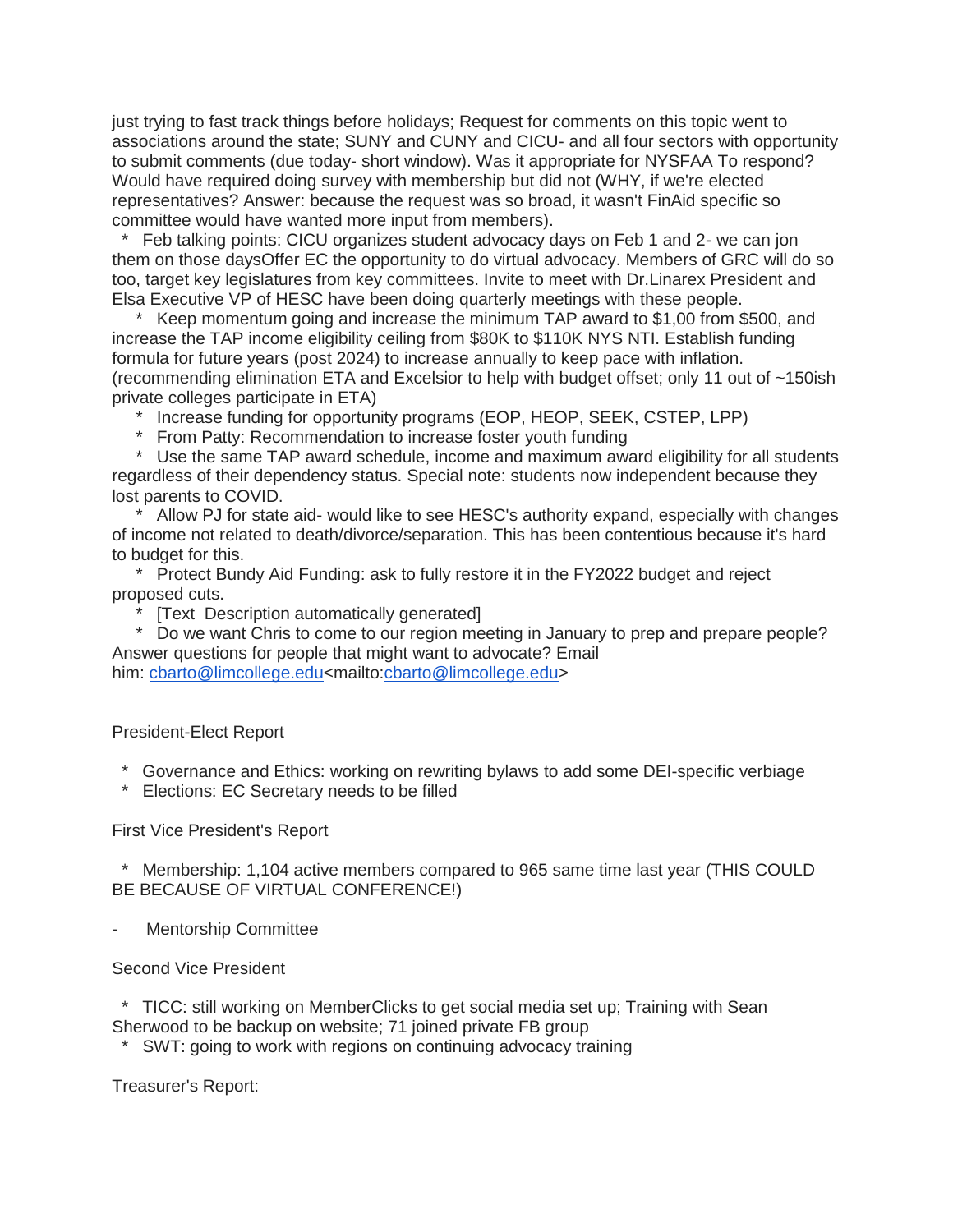\* Some late donations of scholarship money came in over the month

\* We're super close to meeting our membership due goal

\* Still have some money set aside for EC special meetings- specifically NYSFAAA leadership council which normally sends some people: Treasurer Elect and President Elect;

\* Checks for scholarship recipients being sent 12/14/2021

\* Reserves and scholarship investment account have rebounded and looking sound

\* Reached out to auditors to request annual audit response (audit is done, just waiting for follow up)

Secretary's Report: none

### HESC Update

\* 2022/23 apps being processed; RFIs being sent; IVP being performed;

\* Student status listing not out until early 2022

\* Caution: wont' get student on student status listing (or other reports) unless there's a student ID

\* First spring 22 roster released last week

\* Roster 5 fall 2021 technical issue: some students hadn't successfully completed IVP and were erroneously on the roster.

\* If you had COVID impacted students, update 2021 immediately

\* Will only take decerts for 19/20 (otherwise closed)- must send to payment team. No other certs will be accepted

\* FA Services Modernization process. RFP currently underway. 3 focus groups are being started: Bursar, Certifying Officers, FinAid group. Hope to have a vendor selected by end of 2022.

\* Futures Scholarship- announced by Governor; HESC is working on how to administer payments based on criteria (note: they don't have criteria)

\* IT Tech team working on:

\* Making a smoother certification process for ETA and Excelsior;

\* Trying to streamline TAP program and how they're providing info to schools

\* Working with Dreamer population to streamline

Conference 2021

**Happy with survey results** 

\* Self-care session was great- shared that we hope to do a lot of wellness themed events at our conference

\* Jeanne shared re: Sallie Mae reps their regional conference attendance was down: CT conference: 84 registrants/24 business partners; 100 registrants/15 business partners (preomicron variant), Reasons given for not attending: budget related, NOT personal; Adrienne will share EASFAA's numbers when they're available; EASFAA is 5/15-5/18

\* Recommends we ask for addendum as to what will happen if we can't meet due to regulatory or state restrictions; Wants this in all future NYSFAAA contracts in addition to the NJASFAA verbiage Adrienne shared back in October.

## Conference 2022

\* Confirmed EC is committed to in-person conferences. "Got to start somewhere"

\* Feb meeting: need budget and tentative program presented at meeting (Stacey- I'm so sorry but I'll be hobbling around Universal Studios that day and can't make the meeting)

\* NOTE: June EC meeting will be in person at the conference site